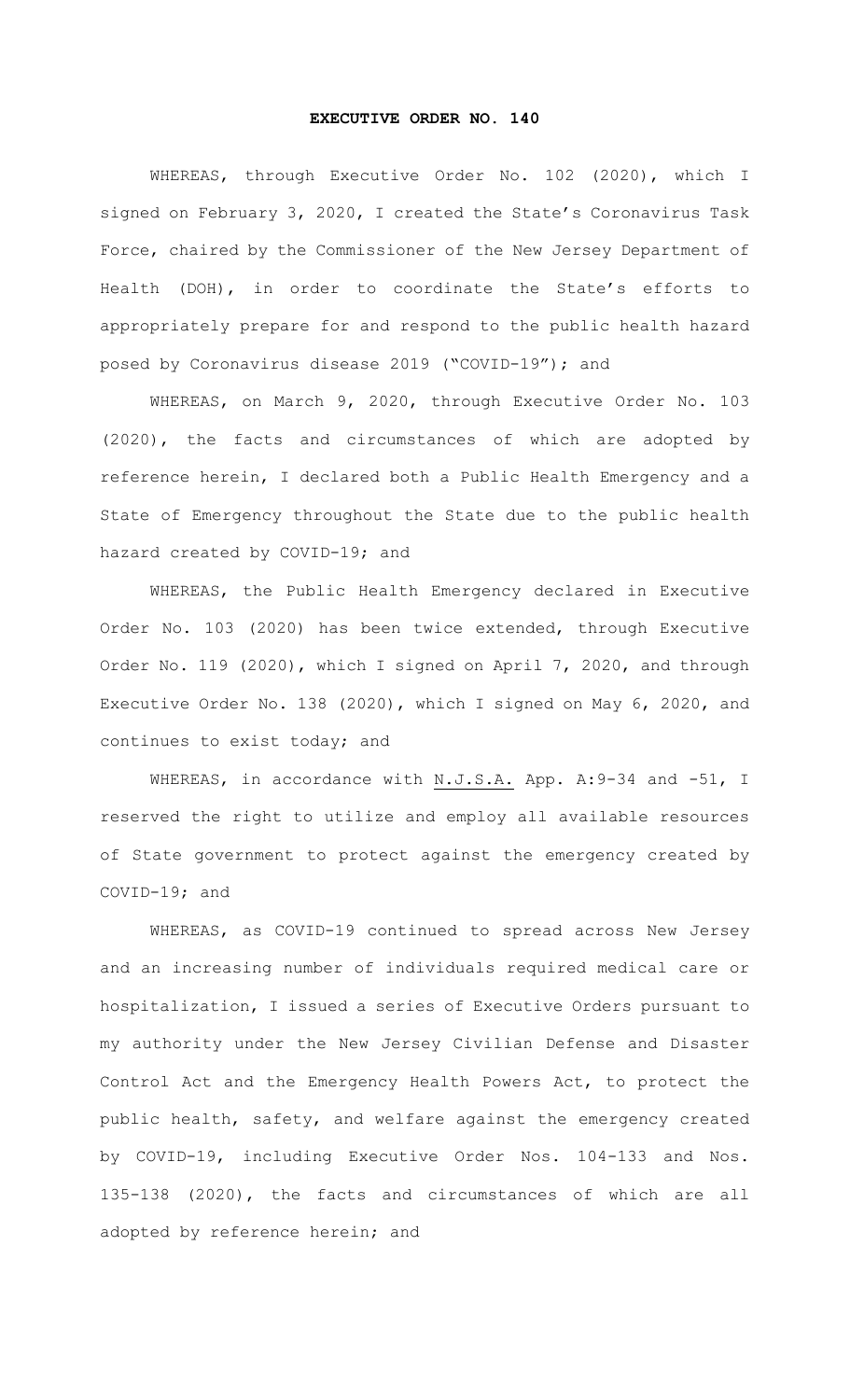WHEREAS, among these actions, and in recognition that the Centers for Disease Control and Prevention ("CDC") has advised that social mitigation strategies for combatting COVID-19 require every effort to reduce the rate of community spread of the disease and that COVID-19 spreads most frequently through person-to-person contact when individuals are within six feet or less of one another, I issued Executive Order No. 107 (2020) to order steps to mitigate community spread of COVID-19; and

WHEREAS, Executive Order No. 107 (2020) closed non-essential retail businesses to the public, but permitted essential retail businesses and other businesses that require an in-person workforce to continue to operate; and

WHEREAS, Executive Order No. 107 (2020) permitted restaurants, cafeterias, dining establishments, food courts, bars, and all other holders of a liquor license with retail consumption privileges, to operate only food delivery and/or take-out services during their normal business hours; and

WHEREAS, Executive Order No. 107 (2020) stated that businesses or non-profits who have employees who cannot perform their functions via telework or work-from-home arrangements should make best efforts to reduce staff on site to the minimal number necessary to ensure that essential operations can continue; and

WHEREAS, Executive Order No. 107 (2020) directed all New Jersey residents to remain at home or at their place of residence, unless they qualified under certain defined categories, including reporting to, or performing, their job; and

WHEREAS, as of May 7, 2020, according to the World Health Organization, there were more than 3,672,000 confirmed cases of COVID-19 worldwide, with over 254,000 of those cases having resulted in death; and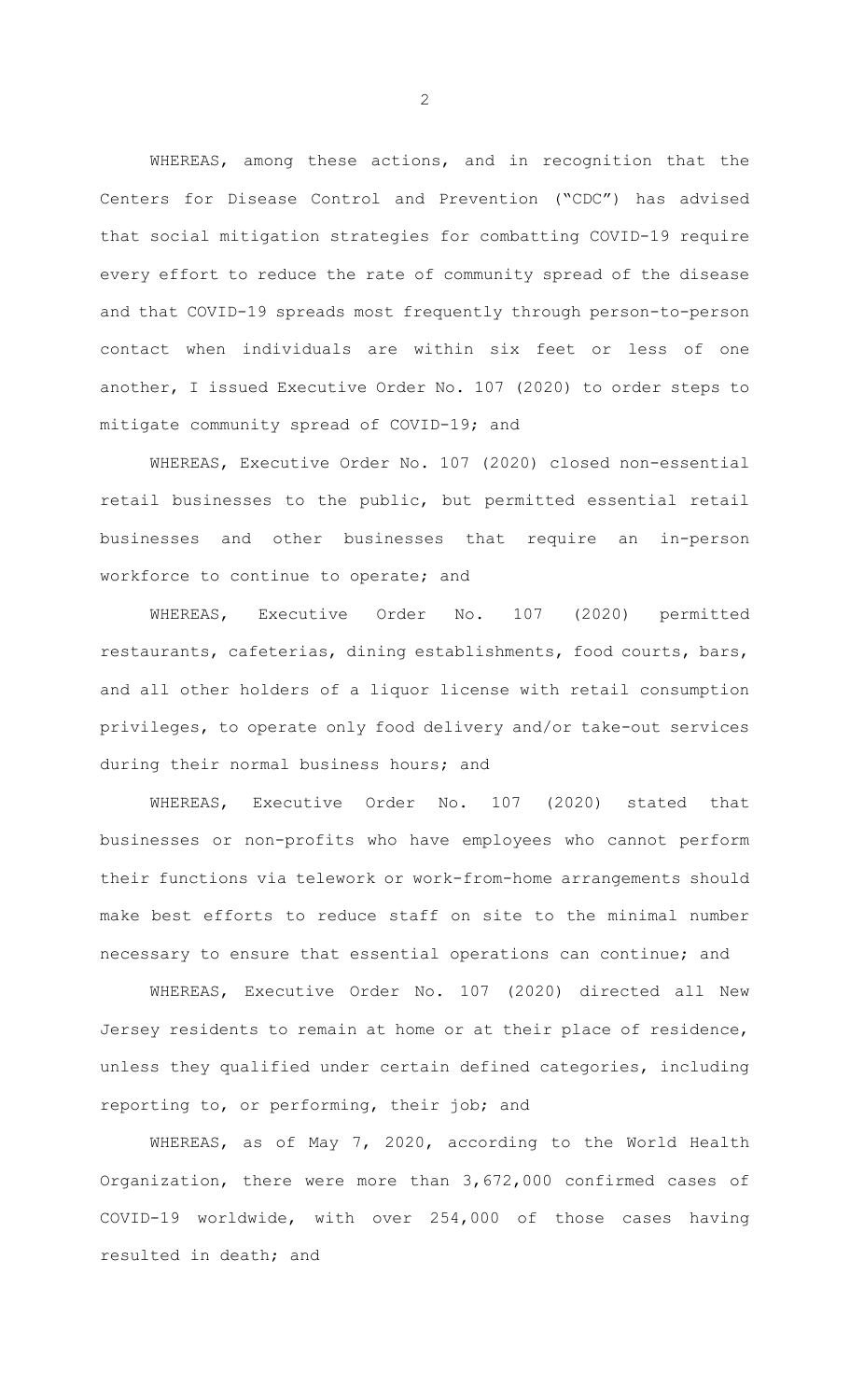WHEREAS, as of May 7, 2020, according to the CDC, there were more than 1,219,000 confirmed cases of COVID-19 in the United States, with over 73,000 of those cases having resulted in death; and

WHEREAS, as of May 7, 2020, there were over 133,000 positive cases of COVID-19 in New Jersey, with at least 8,801 of those cases having resulted in death; and

 WHEREAS, because of the aggressive social distancing measures we have instituted, we have begun to see a slowdown in the spread of COVID-19 and a decrease in the number of hospitalizations; and

 WHEREAS, public health experts have consistently warned that rescinding social distancing restrictions and allowing society to operate as it did before the COVID-19 outbreak would result in a new spike of cases, hospitalizations, and deaths that would overwhelm our health care system and impose massive economic damage; and

 WHEREAS, any effort to loosen the restrictions in place must therefore be done thoughtfully, responsibly, and in a manner that does not unnecessarily jeopardize public health; and

 WHEREAS, on April 28, 2020, I signed Executive Order No. 131 (2020) to establish the Governor's Restart and Recovery Commission, which is charged with providing guidance to the Governor for reopening the New Jersey economy in a manner consistent with the State's public health efforts to slow the spread of COVID-19; and

WHEREAS, the individuals I have appointed to that Commission represent a wide breadth of expertise in various sectors, including public health, business, infrastructure, mass transit, and academia; and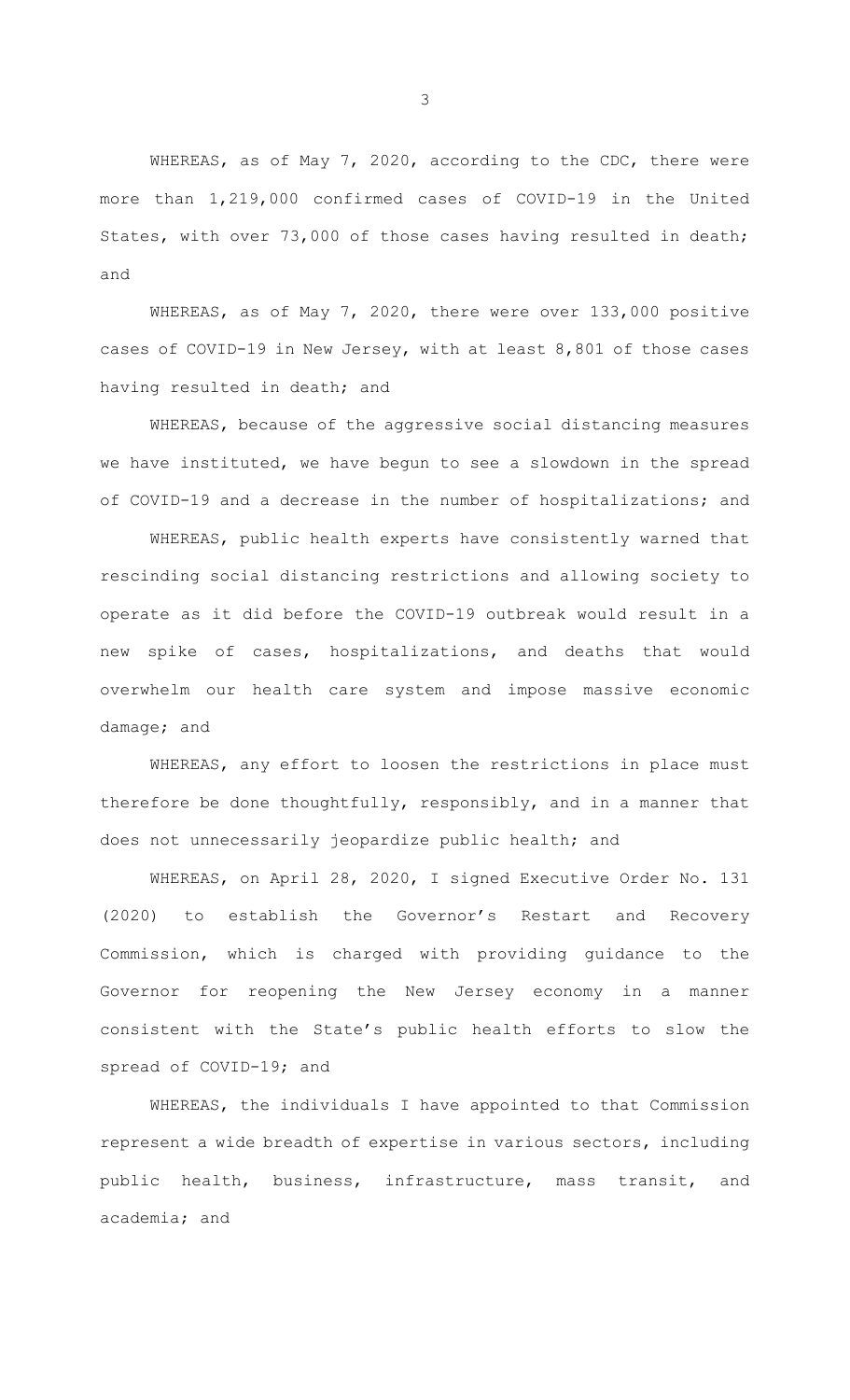WHEREAS, this expertise can be complemented by the establishment of a second advisory body that will represent diverse stakeholders across a number of economic sectors, and provide additional insight into the unique facets of New Jersey's economy and society; and

WHEREAS, the combination of these perspectives will assist officials in government as they face difficult choices involving the appropriate levels of economic and other activity that can be allowed in light of the ongoing COVID-19 outbreak;

NOW, THEREFORE, I, PHILIP D. MURPHY, Governor of the State of New Jersey, by virtue of the authority vested in me by the Constitution and by the Statutes of this State, do hereby ORDER and DIRECT:

1. There is hereby established the Governor's Restart and Recovery Advisory Council ("Advisory Council").

2. The Advisory Council will provide guidance to the Governor on the reopening and recovery of New Jersey's economy, taking into account the unique facets of New Jersey's economy and society.

3. The Advisory Council will have three co-chairs: 1) the Chief Executive Officer of the New Jersey Economic Development Authority; 2) the Secretary of Higher Education; and 3) the President and Chief Executive Officer of Choose New Jersey.

4. With the exception of the co-chairs, the members of the Advisory Council shall be appointed by and serve at the pleasure of the Chief Executive Officer of the New Jersey Economic Development Authority. The members will represent a variety of sectors of New Jersey's economy and society, including but not limited to small business, tourism and entertainment, county and local government, transportation and infrastructure, health care,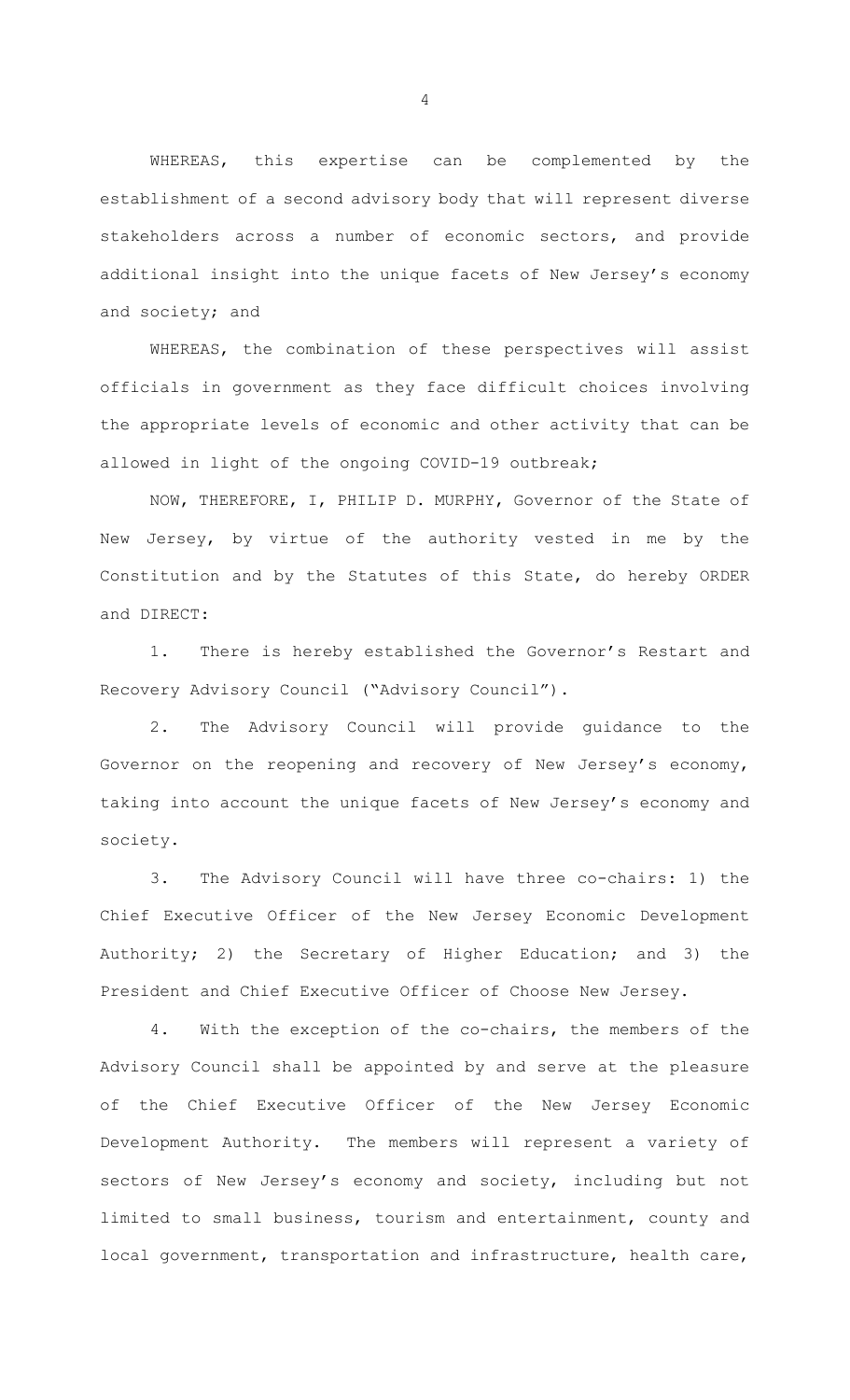professional services, manufacturing, construction, logistics, social services, and communities of faith. All public members of the Advisory Council shall serve without compensation.

5. The Advisory Council shall organize as soon as practicable after the appointment of its members, and shall convene as requested and in the manner requested by the co-chairs. The co-chairs shall have the authority to create subcommittees or subgroups of the full Advisory Council.

6. The co-chairs of the Advisory Council are authorized to call upon any department, office, division, or agency of this State to supply it with public data and information, as well as any personnel or other assistance available to such agency as the Advisory Council determines to be necessary to discharge its duties under this Order. Each Executive Branch department, office, division, or agency of this State is hereby required, to the extent not inconsistent with law, to cooperate fully with the co-chairs of the Advisory Council and to furnish the co-chairs of the Advisory Council with such assistance on as timely a basis as is necessary to accomplish the purposes of this Order.

7. The Advisory Council shall be purely advisory in nature, and shall provide advice to the Governor and other Executive Branch departments and agencies as requested.

8. Nothing in this Order shall be construed to supersede any Federal, State, or local law.

9. For purposes of this Order, "Executive Branch departments and agencies" shall mean any of the principal departments in the Executive Branch of State government and any agency, authority, board, bureau, commission, division, institution, office, or other instrumentality within or created by any such department, and any independent State authority,